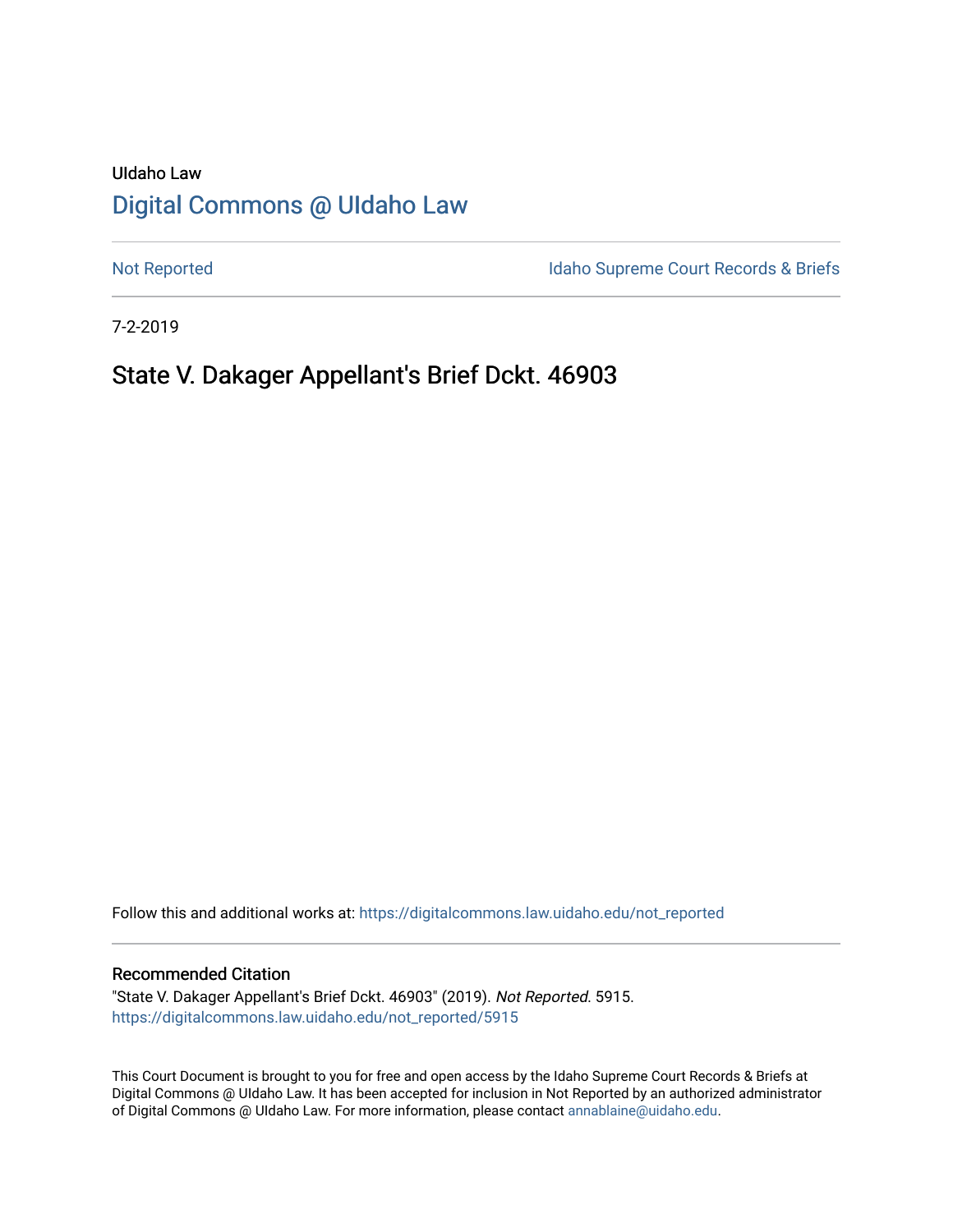Electronically Filed 7/2/2019 9:57 AM Idaho Supreme Court Karel Lehrman, Clerk of the Court By: Brad Thies, Deputy Clerk

ERIC D. FREDERICKSEN State Appellate Public Defender I.S.B. #6555

JENNY C. SWINFORD Deputy State Appellate Public Defender **I.S.B.** #9263 322 E. Front Street, Suite 570 Boise, Idaho 83702 Phone: (208) 334-2712 Fax: (208) 334-2985 E-mail: documents@sapd.state.id. us

#### IN THE SUPREME COURT OF THE STATE OF IDAHO

| STATE OF IDAHO,       |                                   |
|-----------------------|-----------------------------------|
|                       | NO. 46903-2019                    |
| Plaintiff-Respondent, |                                   |
|                       | KOOTENAI COUNTY NO. CR-2016-13731 |
| V.                    |                                   |
|                       |                                   |
| CASEY ERIC DALAGER,   | <b>APPELLANT'S BRIEF</b>          |
|                       |                                   |
| Defendant-Appellant.  |                                   |
|                       |                                   |
|                       |                                   |

#### STATEMENT OF THE CASE

Nature of the Case

After Casey E. Dalager pled guilty to possession of a controlled substance, the district court withheld judgment and placed him on probation. About one year later, Mr. Dalager admitted to multiple probation violations, and the district court revoked his withheld judgment, sentenced him to three years, with one and one-half years fixed, and retained jurisdiction ("a rider"). Later, the district court relinquished jurisdiction. On appeal, Mr. Dalager argues the district court abused its discretion by imposing an excessive sentence and relinquishing jurisdiction.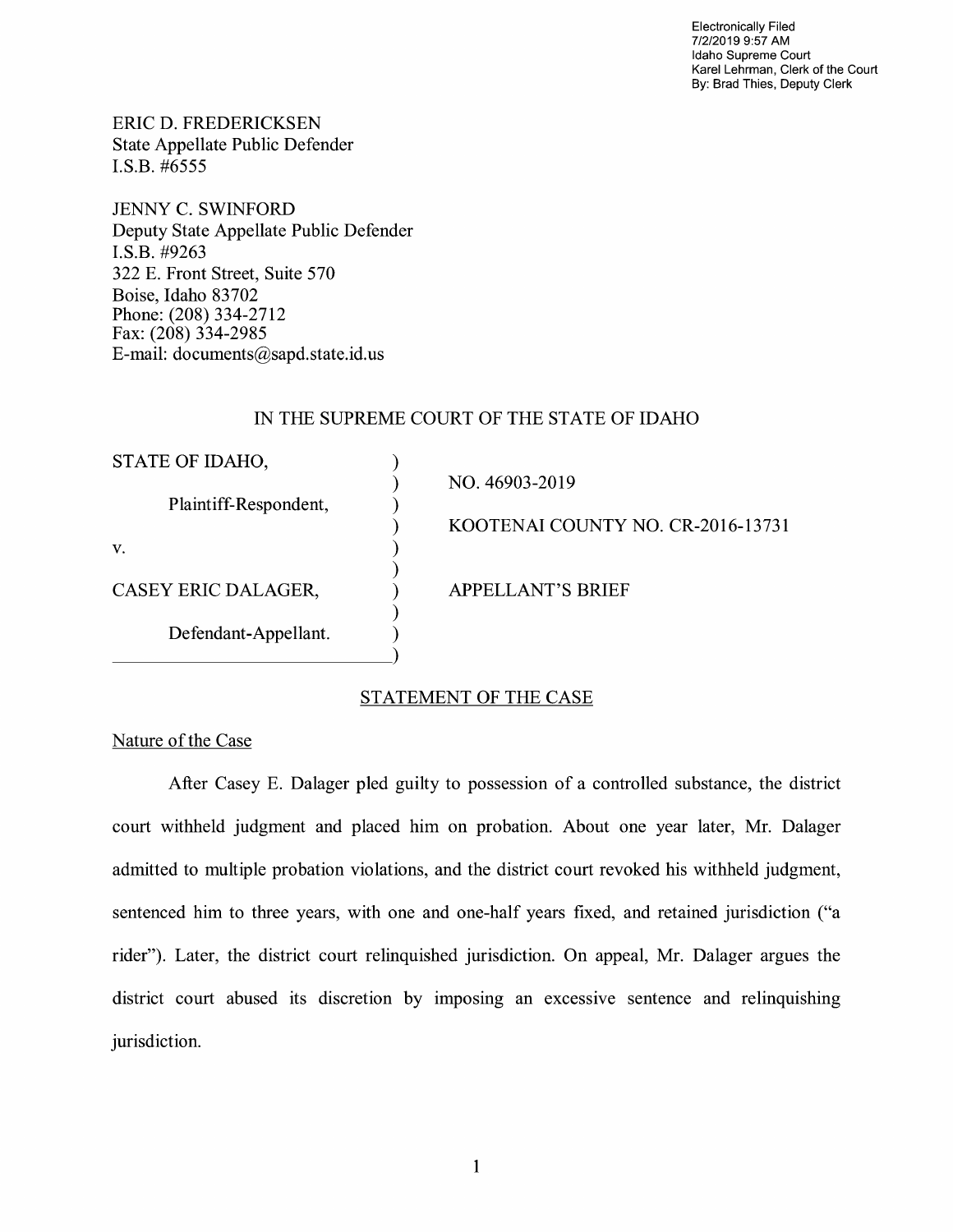#### Statement of Facts and Course of Proceedings

In July 2016, the State filed a criminal complaint alleging Mr. Dalager committed the crime of possession of a controlled substance, methamphetamine.  $(R., pp.30-31.)$  The magistrate consolidated this case with a misdemeanor case for driving without privileges ("DWP"). (R., pp.32, 33.) Mr. Dalager waived a preliminary hearing, and the magistrate bound him over to district court. (R., pp.44, 45.) The State charged him with possession of a controlled substance and DWP. (R., pp.47-48.)

In September 2017, pursuant to a plea agreement with the State, Mr. Dalager pled guilty to possession of a controlled substance. (R., pp.57, 59; Tr., p.4, Ls.6-13, p.7, L.23-p.24, L.10.) The DWP charge was dismissed. (R., p.58; Tr., p.8, L.21-p.9, L.1.) The district court released Mr. Dalager on his own recognizance. **(R.,** p.59; Tr., p.12, Ls.1-2.) In November 2017, the district court withheld judgment and placed Mr. Dalager on probation for two years. **(R.,** pp.60- 64, 70; Tr., p.18, Ls.11-16.)

In October 2018, the State moved for a probation violation. (R., pp.71-77.) The next month, Mr. Dalager admitted to violating his probation for drug use, driving without a license, failing to report to his probation officer, failing to complete treatment, failing to participate in drug testing, changing his address without permission, and absconding from supervision.  $(Tr, p.23, L.23-p.27, L.16, p.32, Ls.5-14; R., pp.73-76.)$  The State recommended the district court sentence him to four years, with two years fixed, and retain jurisdiction. (Tr., p.32, L.23 p.33, L.1.) Mr. Dalager requested the district court reinstate probation, with an underlying sentence of three years, with one year fixed. (Tr., p.33, Ls.9–13.) The district court revoked its withheld judgment, sentence Mr. Dalager to three years, with one and one-half years fixed, and retained jurisdiction. (Tr., p.36, Ls.16-20; R., pp.111-13.)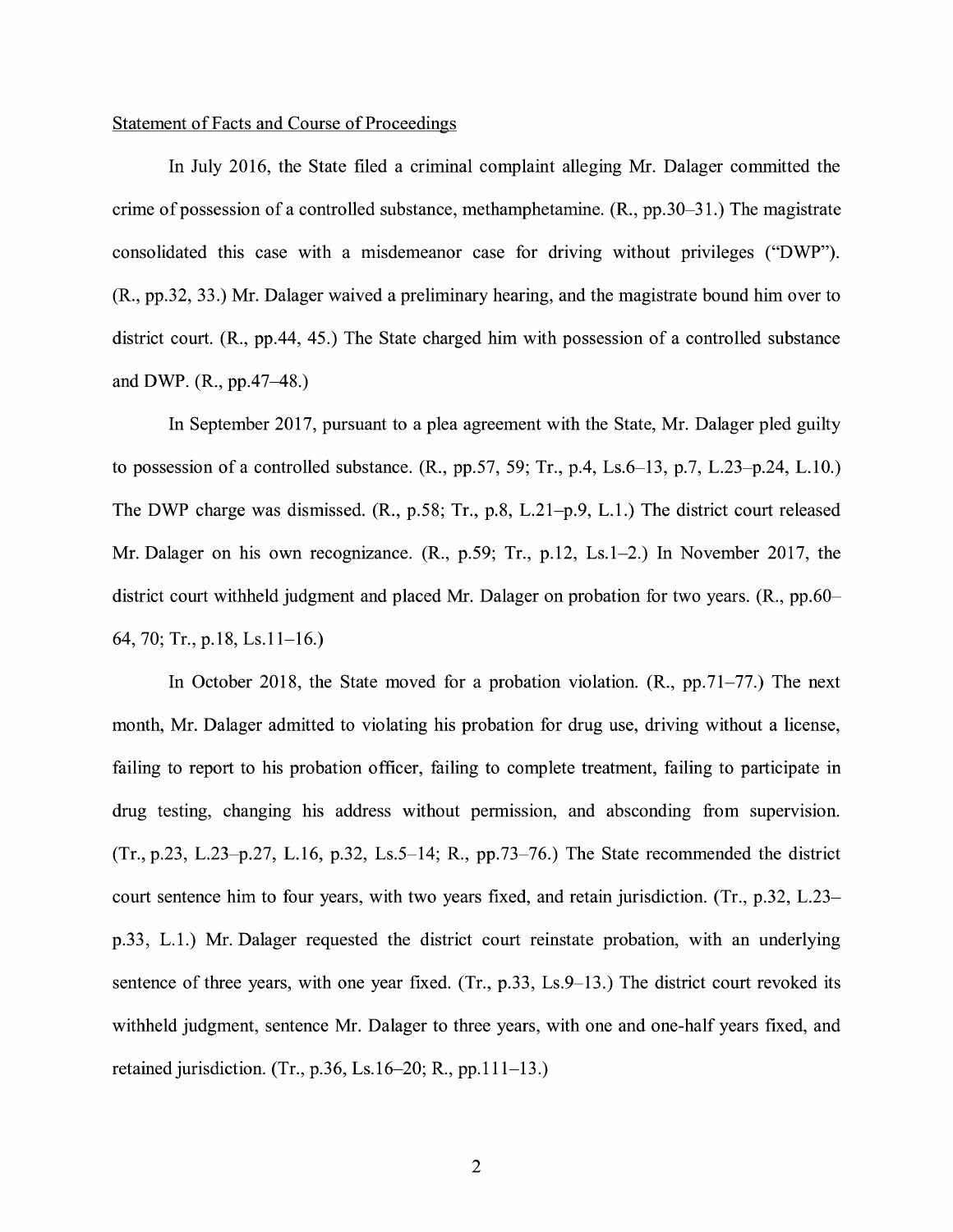In January 2019, Mr. Dalager was removed from the rider program for a physical altercation with another inmate. (Aug. R., p.4.) Shortly thereafter, the district court held a rider review hearing. (R., p.114.) The State recommended relinquishment. (Tr., p.40, Ls.16-17.) Mr. Dalager requested the district court allow him to finish the rider program. (Tr., p.41, Ls.24- 24.) Alternatively, he requested the district court reduce his sentence to two years, with one year fixed. (Tr., p.41, Ls.21-22.) The district court relinquished jurisdiction and imposed the original sentence of three years, with one and one-half years fixed. (Tr., p.43, Ls.18-21; R., pp.115-18.) Mr. Dalager timely appealed.<sup>1</sup> (R., pp.123–25.)

### **ISSUES**

- I. Did the district court abuse its discretion when it sentenced Mr. Dalager to three years, with one and one-half years fixed, following its revocation of his withheld judgment for possession of a controlled substance?
- II. Did the district court abuse its discretion when it relinquished jurisdiction?

#### ARGUMENT

#### I.

### The District Court Abused Its Discretion When It Sentenced Mr. Dalager To Three Years, With One And One-Half Years Fixed, Following Its Revocation Of His Withheld Judgment For Possession Of A Controlled Substance

"It is well-established that ' [ w ]here a sentence is within statutory limits, an appellant has

the burden of showing a clear abuse of discretion on the part of the court imposing the

sentence."' *State v. Pierce,* 150 Idaho 1, 5 (2010) (quoting *State v. Jackson,* 130 Idaho 293, 294

<sup>&</sup>lt;sup>1</sup> Mr. Dalager subsequently filed an Idaho Criminal Rule  $35(b)$  ("Rule  $35$ ") motion for a reduction of his sentence. (R., pp.120-22.) The district court denied the motion. (R., p.139.) In light of Rule 35's prohibition of more than one motion for a sentence reduction, Mr. Dalager does not raise the district court's denial of his motion on appeal. *See* I.C.R. 35(b).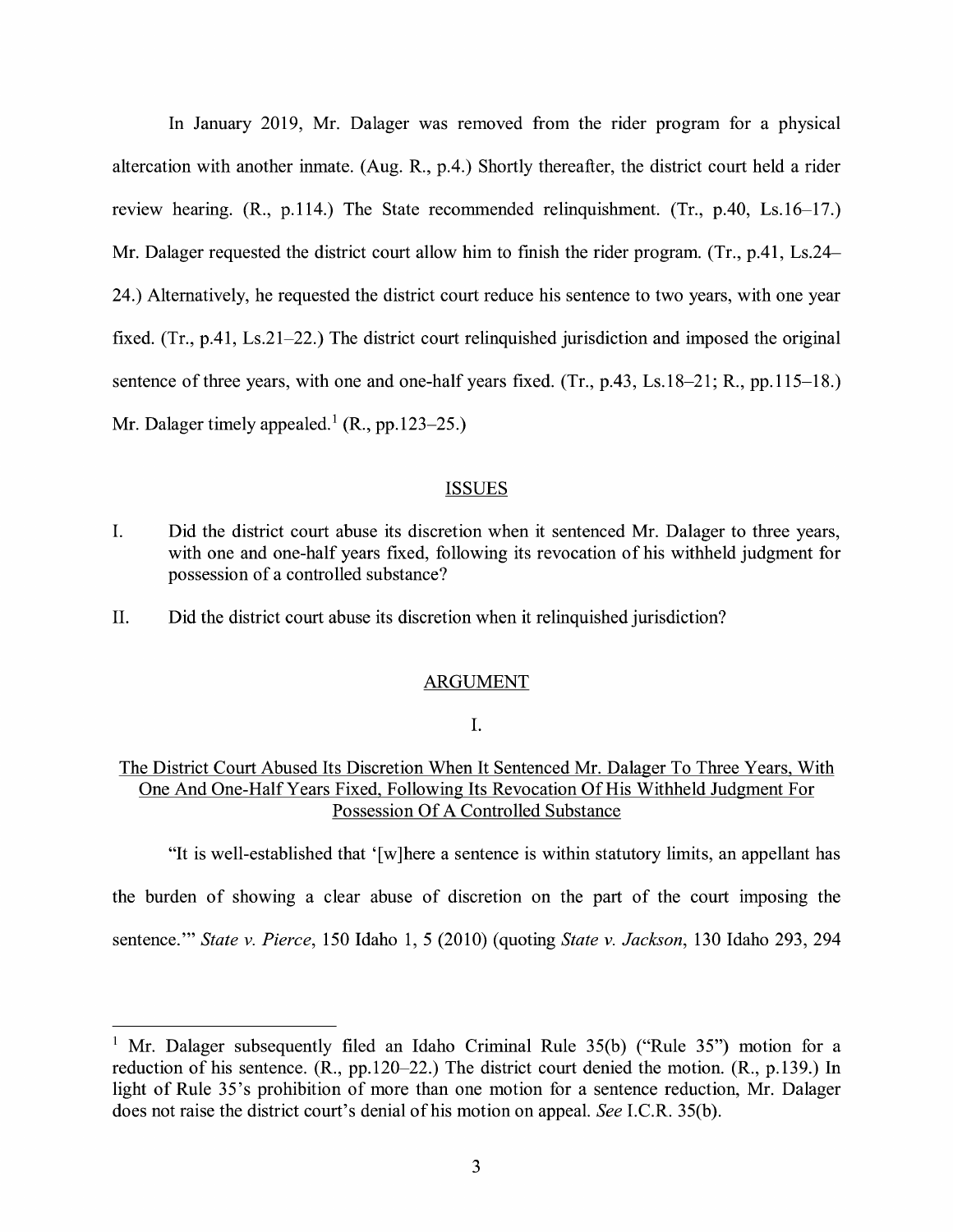(1997) (alteration in original)). Here, Mr. Dalager's sentence does not exceed the statutory maximum. *See* I.C. § 37-2732(c)(1) (seven year maximum). Accordingly, to show that the sentence imposed was unreasonable, Mr. Dalager "must show that the sentence, in light of the governing criteria, is excessive under any reasonable view of the facts." *State v. Strand*, 137 Idaho 457, 460 (2002).

"'Reasonableness' of a sentence implies that a term of confinement should be tailored to the purpose for which the sentence is imposed." *State v. Adamcik*, 152 Idaho 445, 483 (2012) (quoting *State v. Stevens*, 146 Idaho 139, 148 (2008)).

In examining the reasonableness of a sentence, the Court conducts an independent review of the entire record available to the trial court at sentencing, focusing on the objectives of criminal punishment: (1) protection of society; (2) deterrence of the individual and the public; (3) possibility of rehabilitation; and (4) punishment or retribution for wrongdoing.

*Stevens*, 146 Idaho at 148. "A sentence is reasonable if it appears necessary to accomplish the primary objective of protecting society and to achieve any or all of the related goals of deterrence, rehabilitation, or retribution." *State v. Delling*, 152 Idaho 122, 132 (2011).

Here, Mr. Dalager asserts the district court did not exercise reason and thus abused its discretion by imposing an excessive sentence under any reasonable view of the facts. Specifically, he contends the district court should have sentenced him to a lesser term of imprisonment or continued him on the rider in light of the mitigating factors, including young age, minor criminal history, substance abuse issues, acceptance of responsibility, and family support.

First, Mr. Dalager's age and minor criminal history stand in favor of mitigation. Young age is a mitigating circumstance. *State v. Dunnagan*, 101 Idaho 125, 126 (1980). Mr. Dalager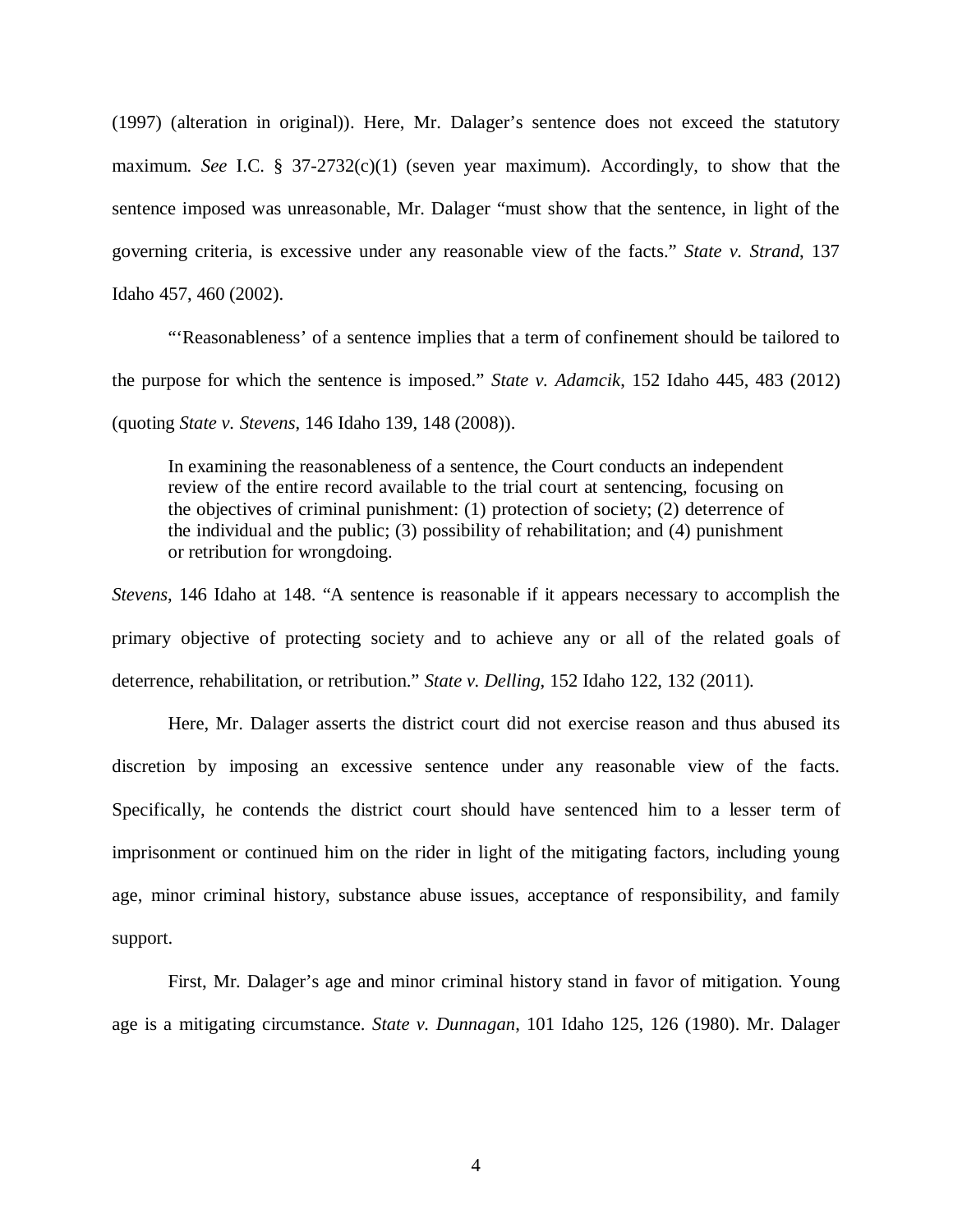was twenty-two years old at the time of sentencing. (Presentence Investigation Report ("PSI"),<sup>2</sup> p.8.) Moreover, the instant case was his first felony offense. (PSI, p.10.) "The absence of a criminal record is a mitigating factor that courts consider." *State v. Miller,* 151 Idaho 828, 836 (2011). "It has long been recognized that '[t]he first offender should be accorded more lenient treatment than the habitual criminal." *State v. Hoskins,* 131 Idaho 670, 673 (Ct. App. 1998) (alteration in original) (quoting *State v. Nice,* 103 Idaho 89, 91 (1982)). These mitigating factors support a more lenient sentence.

Second, Mr. Dalager's substance abuse issues, the impact of his substance abuse on his behavior, and his need for treatment are strong factors in mitigation. A sentencing court should give "proper consideration of the defendant's [substance abuse] problem, the part it played in causing [the] defendant to commit the crime and the suggested alternatives for treating the problem." *Nice,* 103 Idaho at 91. The impact of substance abuse on the defendant's criminal conduct is "a proper consideration in mitigation of punishment upon sentencing." *State v. Osborn,* 102 Idaho 405, 414 n.5 (1981). Here, Mr. Dalager's parents were addicted to methamphetamine, and Mr. Dalager started using methamphetamine at age nineteen. (PSI, pp.11, 14.) He is also legally blind and diagnosed with Albinism. (PSI, p.14.) Further, he explained that he was recently diagnosed with borderline personality disorder. (Tr., p.30, Ls.18-19.) Mr. Dalager recognized that his drug use contributed to his legal troubles. (PSI, p.16.) His probation violations also stemmed from his drug relapse. (Tr., p.33, Ls.7-9.) Mr. Dalager's substance abuse issues and its impact on his criminal behavior warrant a sentence reduction or another rider.

 $2$  Citations to the PSI refer to the forty-two-page electronic document with the confidential exhibits.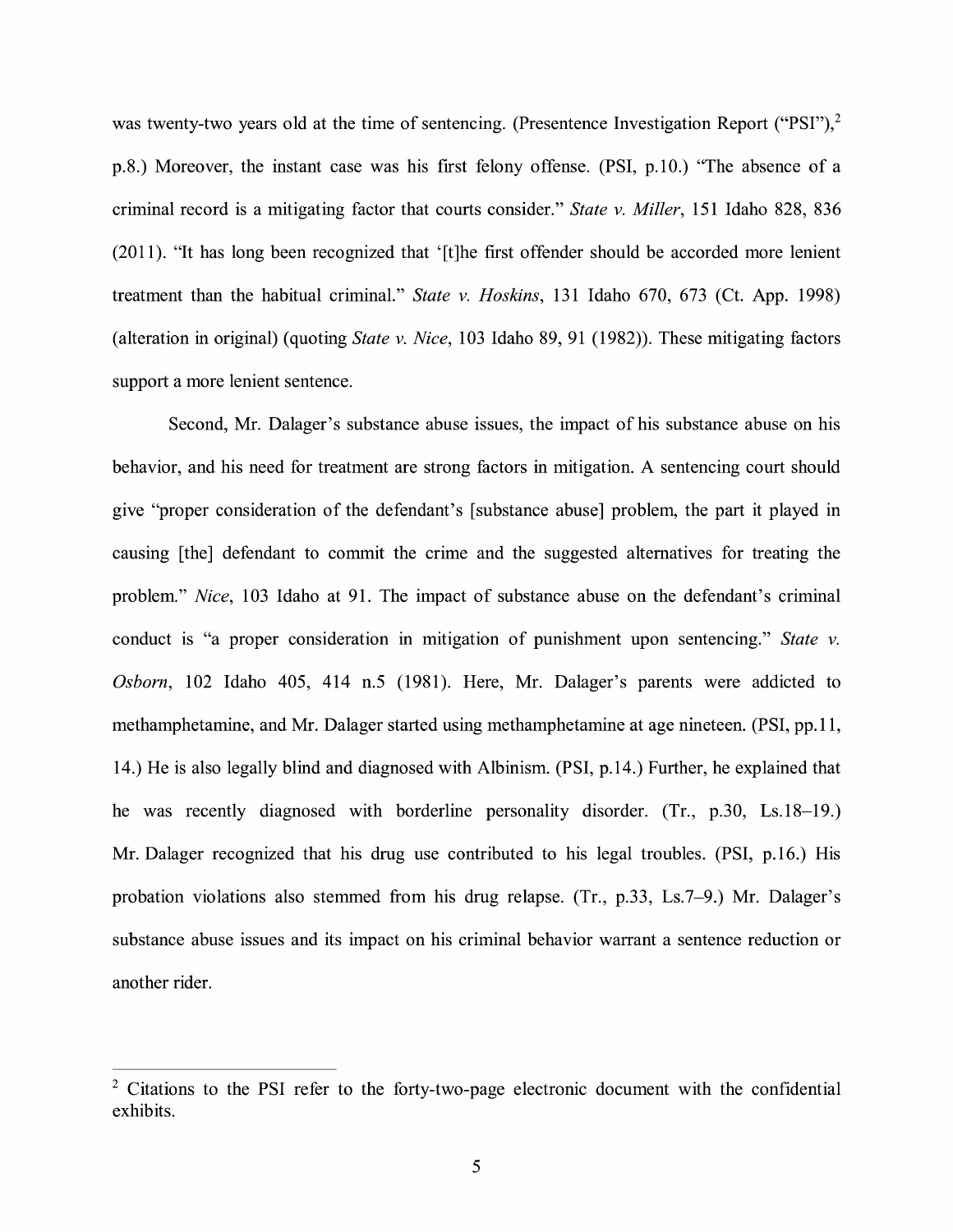Third, Mr. Dalager accepted responsibility and felt remorse for his actions. Acceptance of responsibility, remorse, and regret are all factors in favor of mitigation. *State v. Shideler*, 103 Idaho 593, 595 (1982). He regretted committing the crime and wished he "could take it back and start over." (PSI, p.9.) He wanted to go back to school, take care of his two young children, and prove he was "not the person" he was when he was on drugs. (PSI, pp.15–16.) At the probation violation hearing, Mr. Dalager again accepted responsibility for his "wrongful actions." (Tr., p.28, Ls.22–23.) He recognized that his decisions hurt himself, his children, and his mother. (Tr., p.30, Ls.1–5.) He hoped to get mental health treatment. (Tr., p.30, Ls.9–12.) In a letter to the district court, he asked for another chance and asked to continue with his mental health treatment. (Aug. R., p.1.) He also explained that he wanted to take responsibility and take care of his drug addiction. (Aug. R., p.2.) Mr. Dalager's acceptance of responsibility, amenability to treatment, and remorse support a more lenient sentence.

Finally, Mr. Dalager's family support is a strong mitigating circumstance. *Shideler*, 103 Idaho at 594–95 (family support and good character as mitigation); *see State v. Ball*, 149 Idaho 658, 663–64 (Ct. App. 2010) (district court considered family and friend support as mitigating circumstance). Mr. Dalager had a good relationship with his mother. His mother was in the courtroom during the probation violation hearing, and she confirmed that Mr. Dalager could live with her. (Tr., p.34, Ls.6–8.) She would support him while he tried to get into outpatient therapy. (Tr., p.34, Ls.8–9.) Mr. Dalager could also work for the family business. (Tr., p.34, Ls.9–10.) This family support is a mitigating circumstance.

In summary, Mr. Dalager asserts the district court did not exercise reason and thus abused its discretion by imposing an excessive sentence. Proper consideration of the mitigating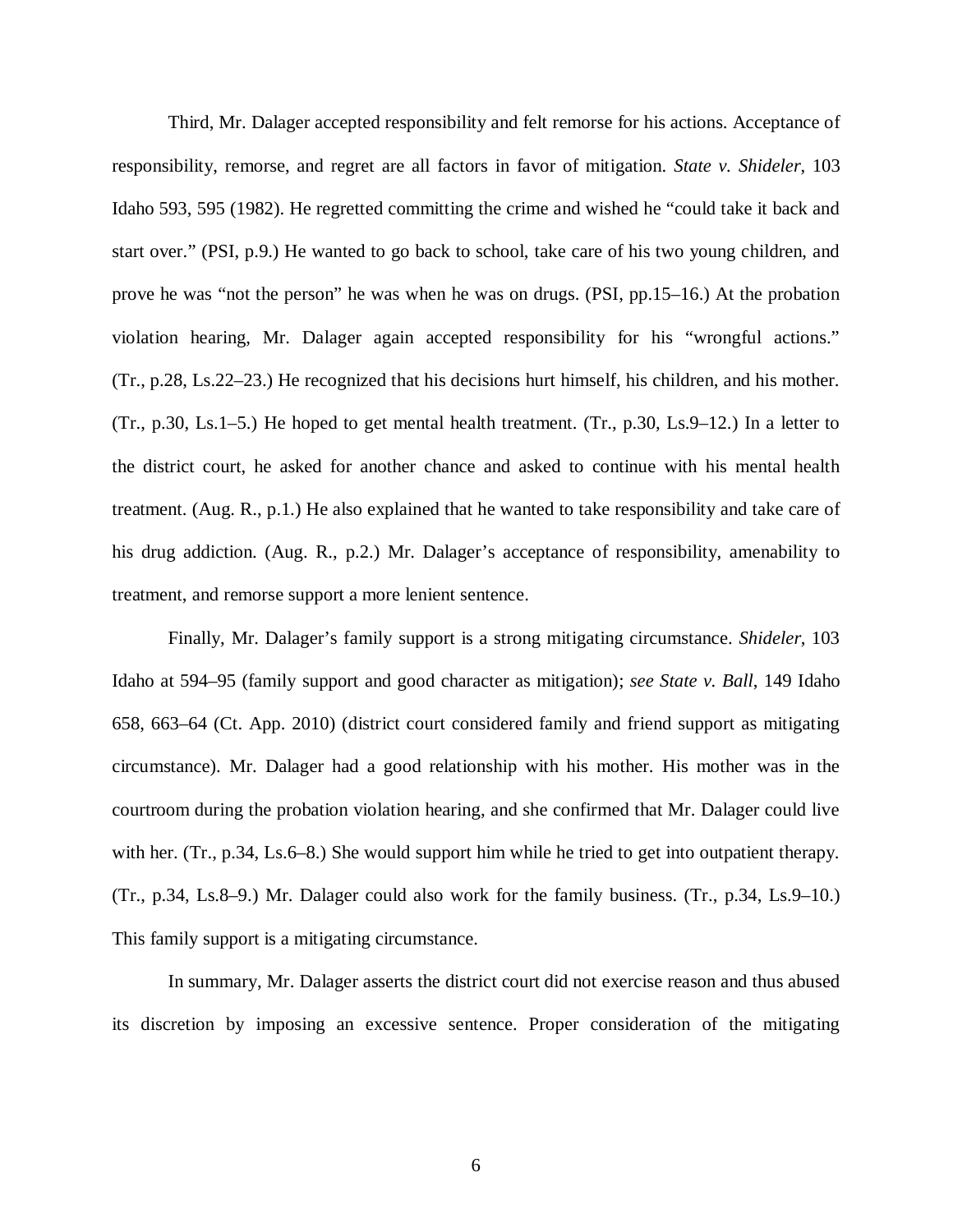circumstances here—Mr. Dalager's young age, minor criminal history, substance abuse issues, acceptance of responsibility, and family support—warrant a lesser sentence or another rider.

#### II.

#### The District Court Abused Its Discretion When It Relinquished Jurisdiction

The district court's decision whether to retain jurisdiction and place the defendant on probation or relinquish jurisdiction is reviewed for an abuse of discretion. *State v. Brunet,* 155 Idaho 724, 729 (2013); *see also* I.C. § 19-2601(4). "A court's decision to relinquish jurisdiction will not be deemed an abuse of discretion if the trial court has sufficient information to determine that a suspended sentence and probation would be inappropriate." *State v. Hansen,* 154 Idaho 882, 889 (Ct. App. 2013).

Here, Mr. Dalager submits the district court did not exercise reason and thus abused its discretion by relinquishing jurisdiction. Although Mr. Dalager fought with another inmate, he did engage in some positive activity, such as working in the kitchen, volunteering, and earning a vocational training in Microsoft Digital Literacy. (Tr., p.41, Ls.7-10.) Mr. Dalager also apologized and recognized that he let his "emotions build to a certain extent" and "did make a huge mistake." (Tr., p.42, Ls.10–12.) He was "very excited" to start the rider program. (Tr., p.42, L.4.) In light of this information discussed here and in Part I, Mr. Dalager argues the district court did not exercise reason by failing to give sufficient weight to the mitigating factors. Proper consideration of the mitigators supported another rider or a reduced sentence.